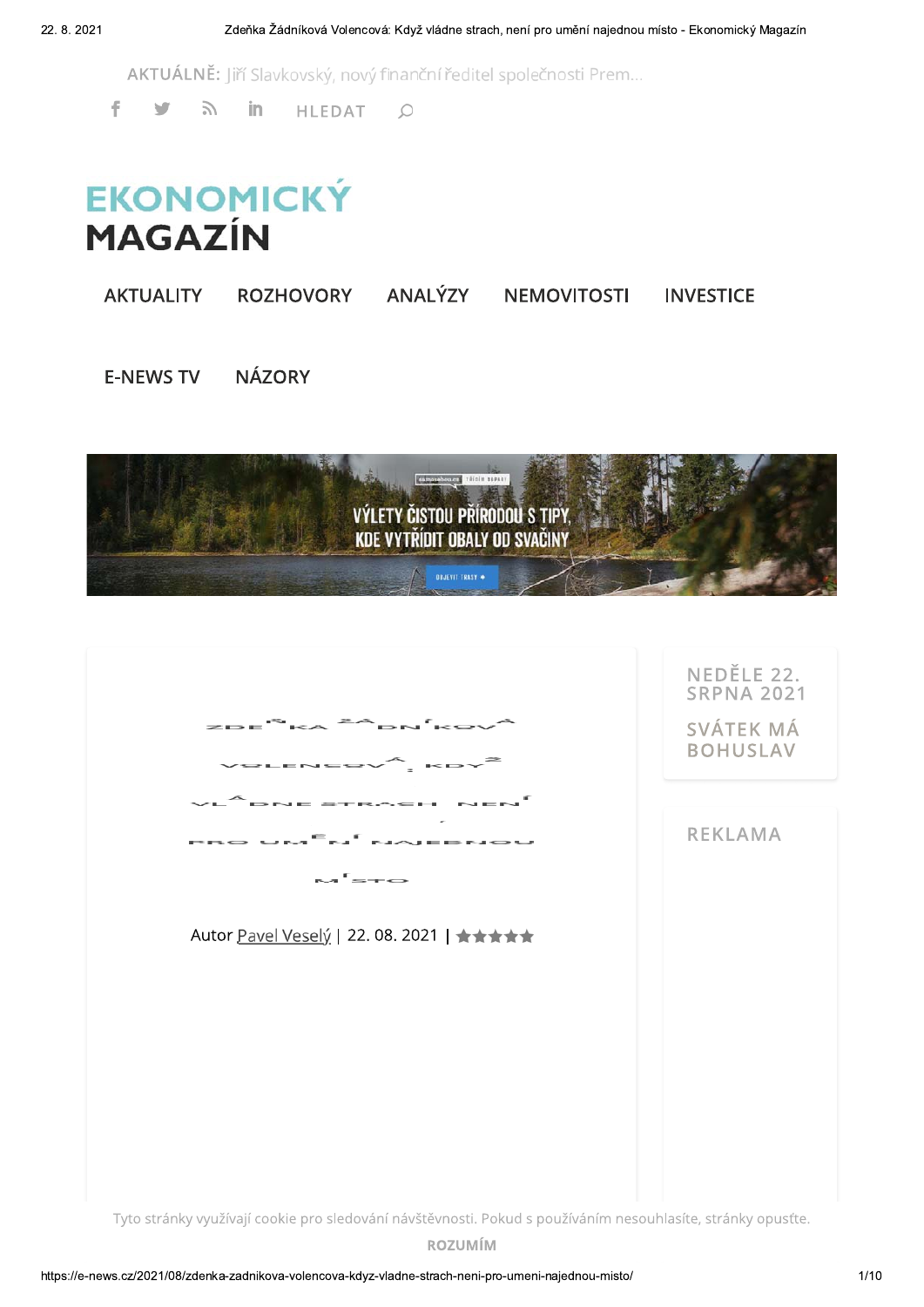Zdeňka Žádníková Volencová: Když vládne strach, není pro umění najednou místo - Ekonomický Magazín



Je velmi vytížená žena. Je herečkou, moderátorkou, muzikantkou, spisovatelkou, předsedkyní správní rady nadačního fondu, matka čtyř dětí. Mohlo by se pokračovat. Ona sama věří, že jí do života nic nepřichází náhodou. Snaží se být optimistou v každé situaci.

Rozhovor se ZDEŇKOU ŽÁDNÍKOVOU VOLENCOVOU, herečkou, moderátorkou, spisovatelkou a zakladatelkou Nadačního fondu Zdeňky Žádníkové.

#### Chtěla jste být vždycky herečkou?



Jako malá holka jsem chtěla být paní učitelkou jako moje maminka. Dodnes mám schovaný klasifikační arch, 25 žákovských knížek, 25 matematik a 25 sešitů  $1 - 2 = 111.7.8$ 

Společně měníme budlení v domov STAVEBNÍ<sup>®</sup>

### **PROJEKTY**

ČNB

**DOHLED NAD FINANČNÍM TRHEM** 

**BANKOVKY A MINCE** 

**MĚNOVÁ POLITIKA** 

**FINANČNÍ STABILITA** 

**DIGITALIZA CE** 

**POIIŠTĚNÍ PROTI HACKERŮM A** ŠMEJDŮM NA **INTERNETU. NAPADAIÍ I LEGÁLNÍ APLIKACE A VYUŽÍVAJÍ PODVRŽENÉ COVIDOVÉ** 

Tyto stránky využívají cookie pro sledování návštěvnosti. Pokud s používáním nesouhlasíte, stránky opusťte.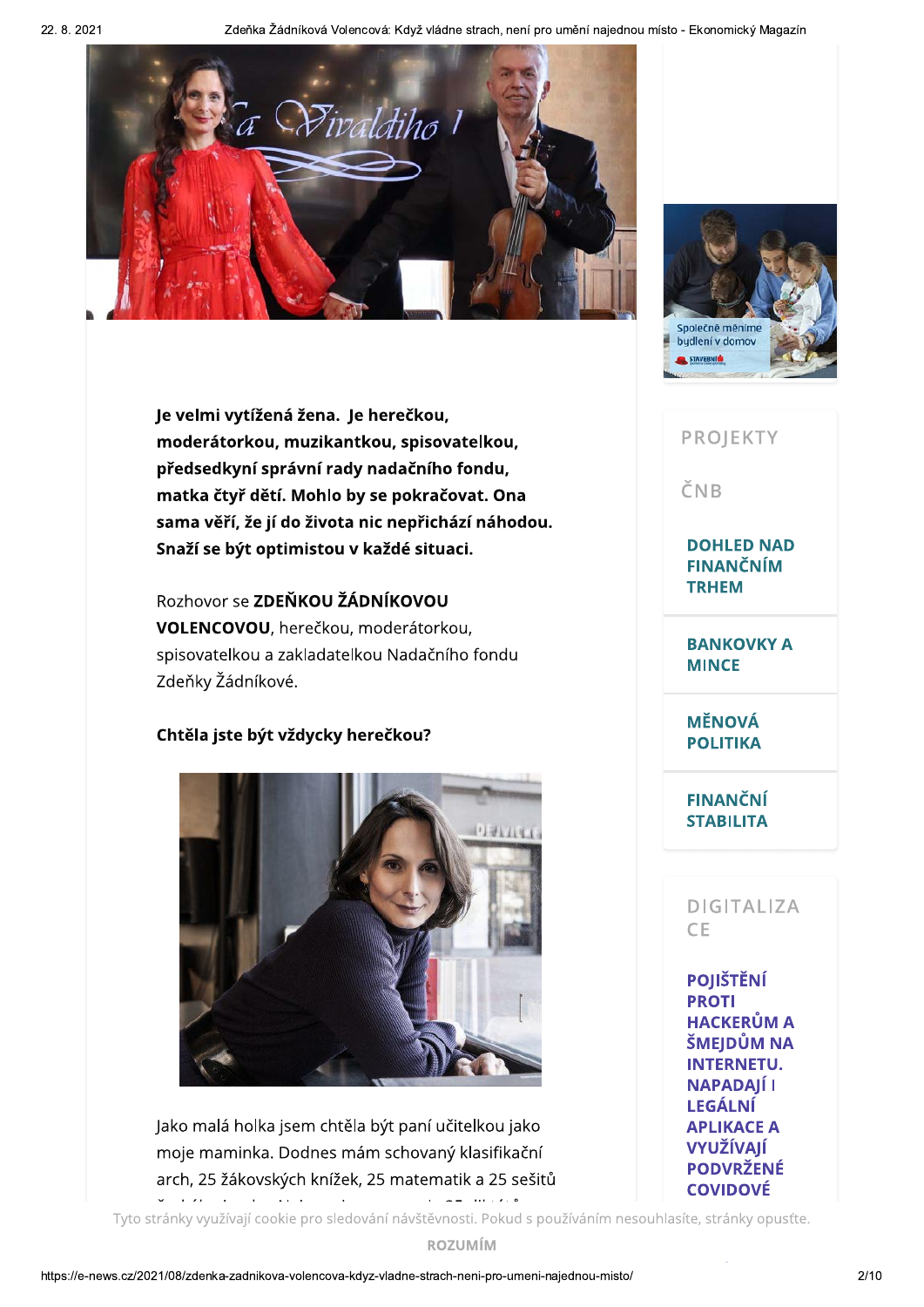stejně důsledně a nekompromisně s osobními komentáři mým neviditelným žákům opravovala. Ve 14 letech jsem začala hrát v tehdy nově vznikajícím divadle Jesličky v Hradci Králové a už jsem nechtěla nic jiného. K značné nelibosti mého tatínka, ten už mne viděl jako překladatelku ideálně v Bruselu. Tak jsem ho pár let chlácholila různými mezinárodními jazykovými certifikáty, aby byl v klidu, kdyby mi to herectví nevyšlo. Byl prvních 10 let upřímně zoufalý, že jsem kariéru tlumočnice vyměnila za divadelní svět. Teprve, když viděl představení Revizora v Dejvickém divadle, tak trochu roztál. Bylo zajímavé ho sledovat při loňském přímém přenosu Cen NEURONU ve Státní Opeře, kde jsme s Dejvickým divadlem v přímém přenosu ČT hráli představení Elegance Molekuly o geniálním vědci a chemikovi Antonínu Holém, který našel lék na HIV. A to je tátův svět. Seděl v druhé řadě a usmíval se pod rouškou navzdory migréně, která ho díky ní spolehlivě skolila. Takže v mých 46 letech mohu říci, že mne již podporuje (smích).

Maminka mě nikdy hrát neviděla, onemocněla rakovinou, když mi bylo 14 a zemřela rok před mou maturitou. Kdyby žila, jsem si jistá, že by mi DAMU něžně, ale vytrvale vymlouvala. Nevím, zda bych ten její láskyplný tlak ustála. Pak by tento rozhovor nebyl, nebo by byl úplně o něčem jiném.

#### A spisovatelkou?

Psaní si mne našlo až později, ale slohy mě zachraňovaly už na gymnáziu a poté i při těch mezinárodních zkouškách. Chyby v předminulém čase podmiňovacím jsem kompenzovala příběhy.

## Herec musí vystoupit i v době, kdy mu zrovna dobře není. Máte nějaký recept, jak to překonat?

Nemám recept, mám vůli a disciplínu. Někdy až moc.

### Společně s Jaroslavem Svěceným jste vytvořila představení Na Vivaldiho. Proč zrovna Vivaldi?

**ZA VÝVOIEM BANKID, V** LONDÝNĚ NYNÍ **APPI IFTING VYVÍJÍ APLIKACI NA PROPOIENÍ SLUŽEB VÍCE NEŽ 200 FINANČNÍCH INSTITUCÍ** 

ČESKÁ E-**COMMERCE ZAŽILA REKORDNÍ DRUHÝ KVARTÁL. OBRAT TUZEMSKÝCH E-SHOPŮ PŘESÁHL PADESÁT MILIARD** 

### **PODCASTY**

J.E. CHARLES D. **BALVO: PANDEMIE VEDLE SEBE POSTAVILA** VÝZVU I **PŘÍLEŽITOST PODCAST SIAROSLAVEM** SVĚCENÝM-**PODNIKATELE M Z ÚLEKU ANEB CELÝ ŽIVOT ISEM BYL KREATIVNÍ, A DÍKY TOMU ISEM PŘEŽIL PODCAST S LENKOU KOHOUTOVOU** 

 $\mathbf{r} = \mathbf{r} \mathbf{r}$  $\bar{\rm i}$  ,  $\bar{\rm i}$  and  $\mathbf{r}(\mathbf{r}) = \mathbf{z}(\mathbf{r})$  $\mathbf{v}_1$ 

Tyto stránky využívají cookie pro sledování návštěvnosti. Pokud s používáním nesouhlasíte, stránky opusťte.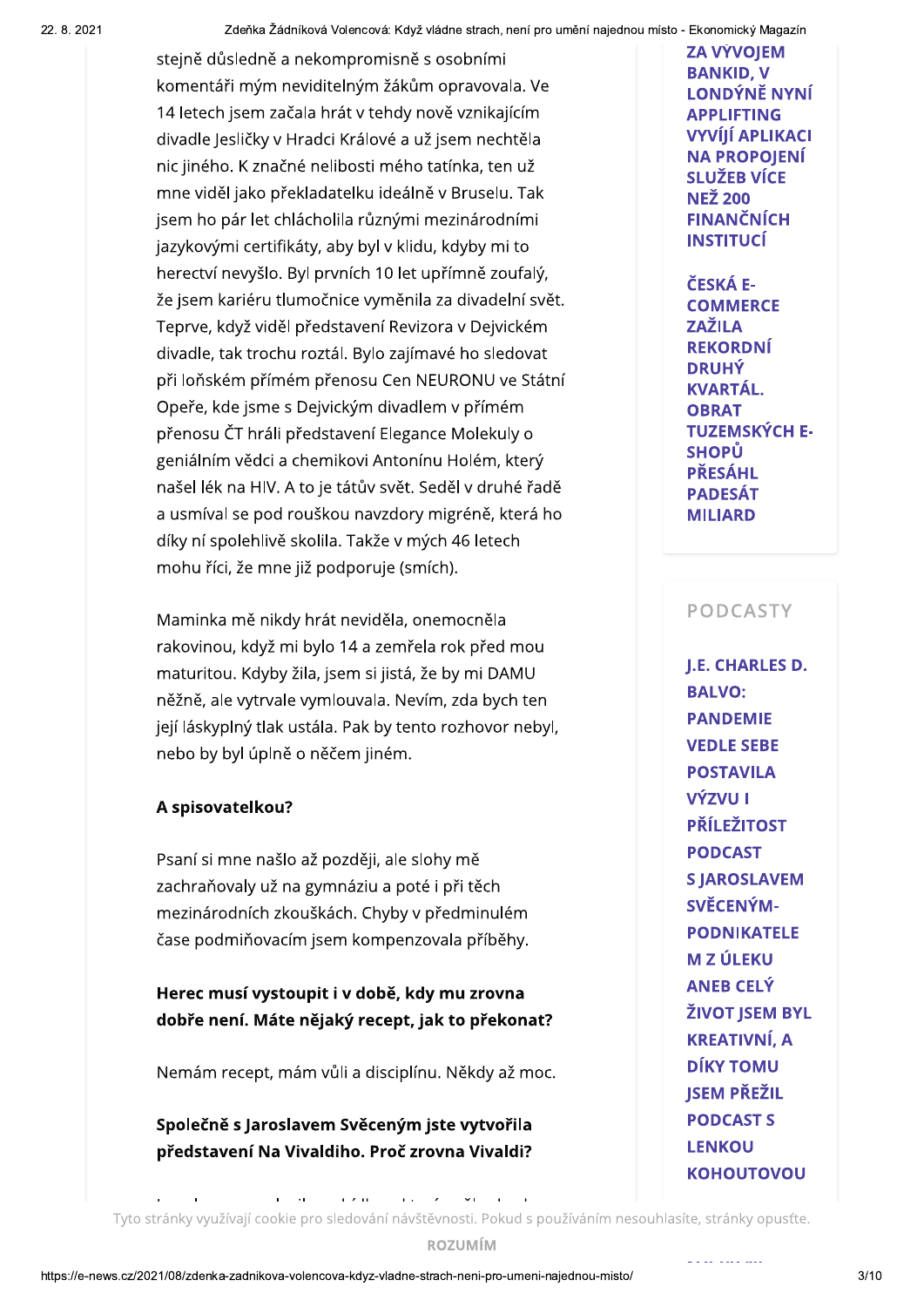prosím tě scénář, který by ho ukázal z úplně jiného úhlu pohledu, ať je to originální, zábavné a ať je to všechno historická pravda – jo a ještě k tomu potřebuji hudební klip na dvě minuty. Stihneš to za dva měsíce, vid? (smích)

Odepsala jsem mu: "Ano, Jaroslave, ale: budeš hrát roli Vivaldiho, naučíš se text a pomůžeš mi přesvědčit orchestr, že všechno bude jinak, než jsou zvyklí a že se stanou herci..." Odpověď přišla za dvě hodiny. "Zařízeno, napiš scénář a posílám ti noty na koncert pro flétnu podstu a orchestr, nauč se ho. Když já budu herec, tak ty se staneš hudebníkem. Ať jsme si kvit.. Měj se!"

## V poslední době je slovo kultura až téměř na posledním místě. Jaký je na to váš názor?

Když vládne strach, není pro umění najednou místo. Nikdo a nic však nikdy nevládlo věčně. Snažím se být optimistou v každé situaci. Paradoxně to bylo právě i umění, byť v online formě, které pomáhalo zvládat nejtěžší covidové období. Teď máme milosrdné léto, pokud však podzimní měsíce přinesou další omezení, už bude nevratně zle. Klíčové bude, jaká vláda nastoupí a jaké místo v žebříčku svých politických ambicí kultuře přisoudí.

#### Co by současné kultuře nejvíce pomohlo?

Totéž, co by pomohlo jakémukoli jinému odvětví. Stabilní vláda odborníků, nikoli politických nominantů nebo trafikantů. Měli by to být lidé s charakterem a rovnou páteří, kterým na naší zemi skutečně záleží. Ne sociopati schovaní za výtečnou rétoriku, ať už vlastní nebo tvořenou píáristy.

Často jde jen o peníze. Dám příklad. V Austrálii chtělo UNESCO prohlásit Velký bariérový útes za ohroženou památku, jistě pro to měli dobrý důvod, nicméně australská vláda se postavila proti, protože se obávají odlivu turistů a z toho plynoucích příjmů. A tak útes zůstane neohrožený. Zůstat neohroženým umělcem  $\mathcal{A}=\mathcal{A}+\mathcal{A}$  with

**POLITIKY** 

**SUCIALIVE** 

## **SOUDCE KUČERA**

**V TALÁRU NAPŘÍČ DOBOU: SOUDNICTVÍ** (KAPITOLA 17) **V TALÁRU NAPŘÍČ DOBOU: AMNESTIE PREZIDENTA KLAUSE** (KAPITOLA 16) **V TALÁRU NAPŘÍČ DOBOU: SOUDNÍ MOCA PŘÍPAD KAJÍNEK** (KAPITOLA 15)

## AKCE A LIDÉ

**TOP MANAGEMENT ALZY POSILUIÍ DVA ZKUŠENÍ MANAŽEŘI** 

**TEVA PHARMACEUTI CALS MÁ** V ČESKU A **SLOVENSKU NOVÉHO GENERÁLNÍHO ŘEDITELE** 

Tyto stránky využívají cookie pro sledování návštěvnosti. Pokud s používáním nesouhlasíte, stránky opusťte.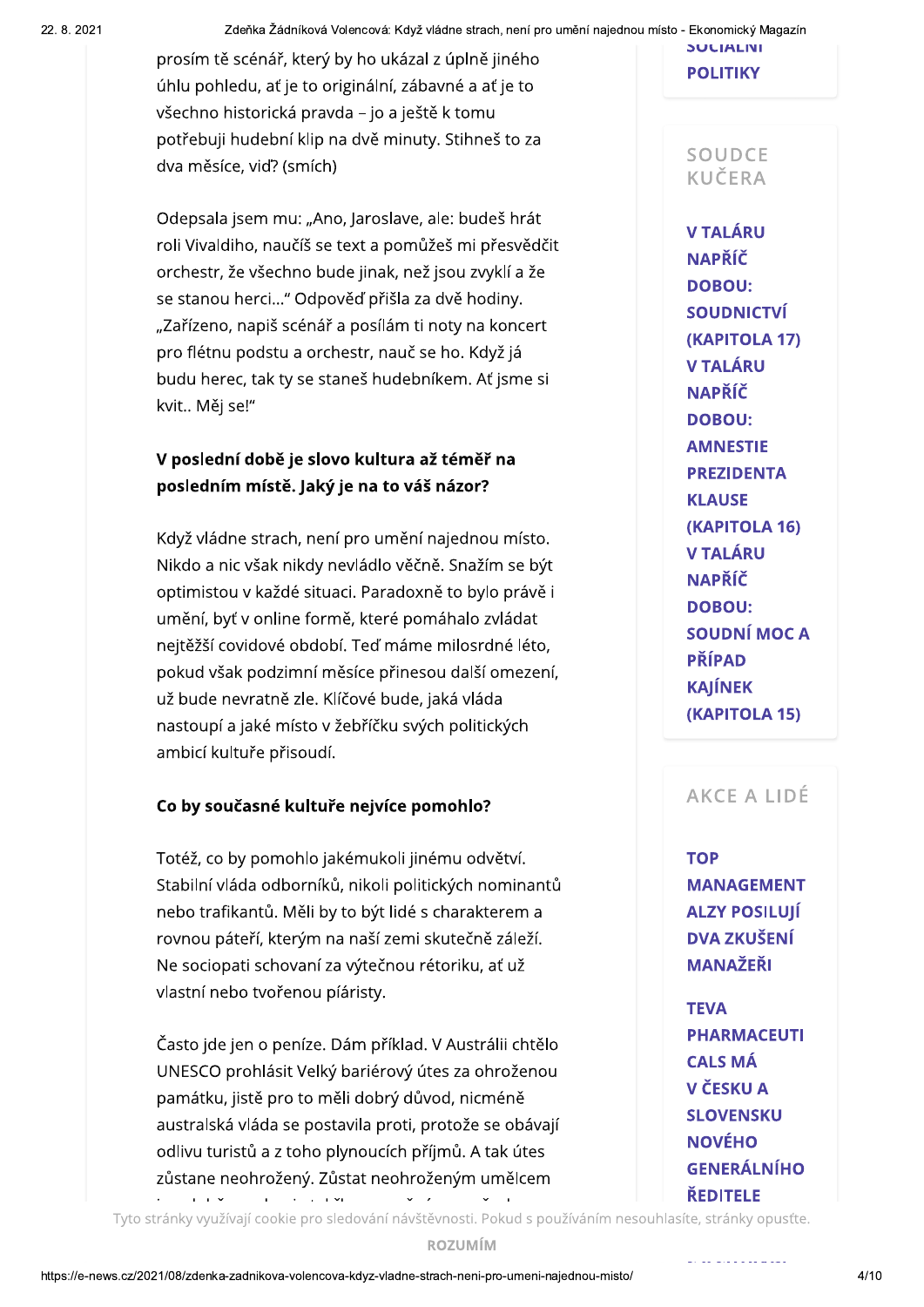# Hrála jste v seriálu Velmi křehké vztahy. Jaký je váš názor na mnohdy nekonečné seriály?

Pro mnoho herců to byl během pandemie jediný finanční příjem. Tady můj názor končí.

# Jste také členka Dejvického divadla. Jak divadlo přežívá tuto zvláštní dobu pandemie?

Díky dobrému managementu jsme měli finanční rezervy z minulosti, ale přežili jsme jen díky kompenzacím ze všech sfér veřejného rozpočtu, které nám pomohly covidové období překlenout, tak abychom si nemuseli hledat jinou práci. A téměř celé léto hrajeme open- air představení, abychom snížili ztráty.

# Jaké vlastně má možnosti uplatnění herec a obecně umělec v současné době?

To je široká otázka. Uplatnění máte takové, pro jaké se rozhodnete. Důležitým prvkem často je, zda jste OSVČ nebo -li tzv. na volné noze, nebo zaměstnanec s úvazkem. Být OSVČ se ukázalo v pandemii jako vysoce diskriminační faktor.

# Jak důležité a zároveň dnes těžké sehnat je sponzora na nějaké představení?

V Dejvickém divadle se o tuto oblast stará produkční skupina a to velmi dobře. Máme stabilní platformu. Je to vždy o přátelských dlouhodobých vazbách, které musí dávat oběma stranám smysl. Čtrnáct let zároveň pracuji pro náš nadační fond, čtrnáct let máme stálé osvícené české sponzory, ani pandemie to nezměnila, a za to jsem vděčná. Pokud děláte svou práci stabilně na vysoké úrovni a bez zatěžujících kompromisů, své podporovatele si vaše práce nebo projekty najdou.

## Hrála jste i ve filmech se zahraniční produkcí. Jaký je rozdíl mezi českou a zahraniční produkcí?

**CZECHIRADE** V USA MÁ **NOVÉ VEDENÍ** 

### **REKLAMA**



ر<br>و در در دو دو در مورا و ام دور بر رام کرد کرد کرد و بر را برام در در در در کرد م

Tyto stránky využívají cookie pro sledování návštěvnosti. Pokud s používáním nesouhlasíte, stránky opusťte.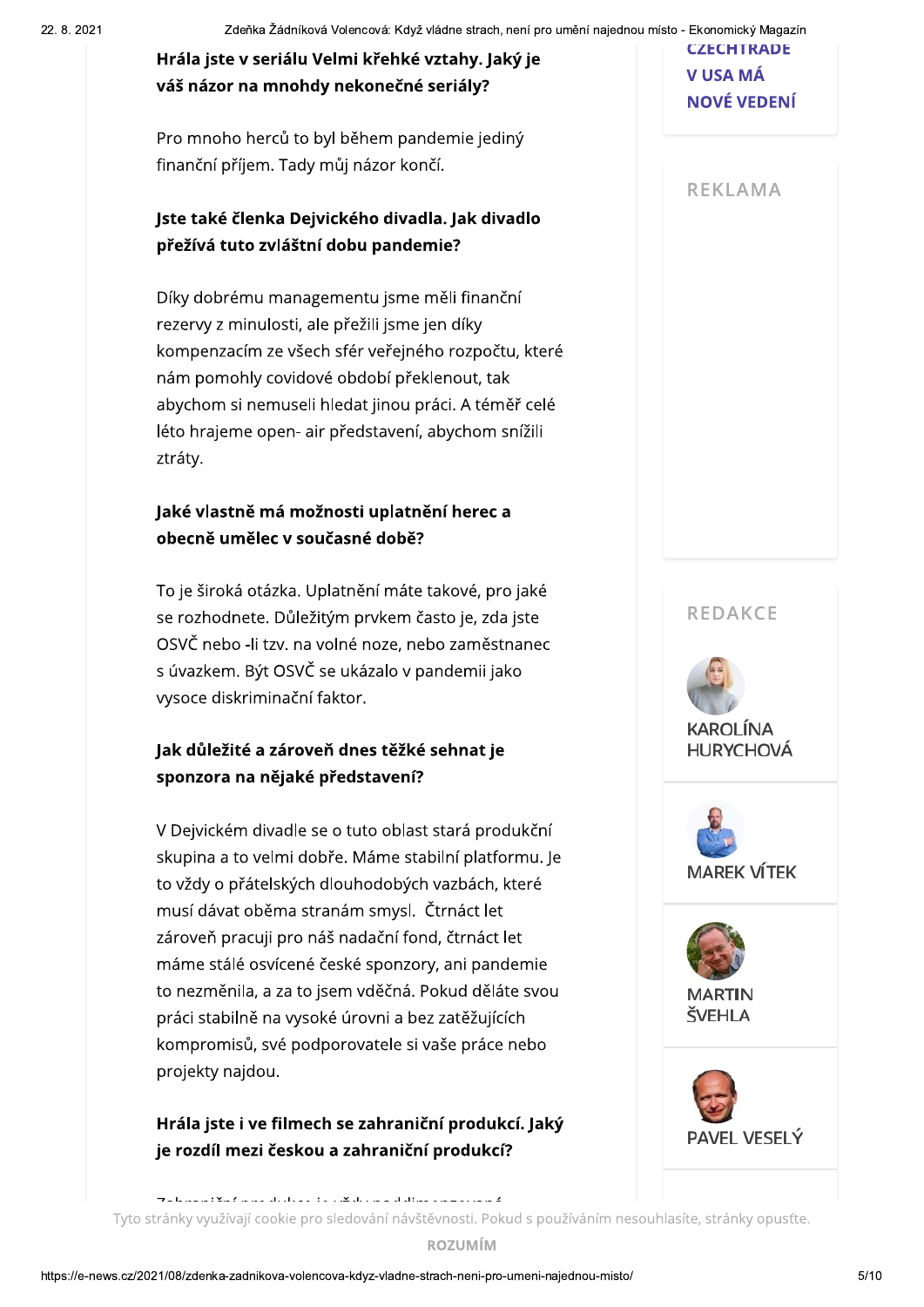Zdeňka Žádníková Volencová: Když vládne strach, není pro umění najednou místo - Ekonomický Magazín

si váží své práce, která je samozřejmě dobře finančně ohodnocená. Bezpečnostní opatření jsou však až drakonická. Během podzimu jsem natáčela pro HBO a kromě izolace mimo natáčení jsme měli každý den PCR testy. Celý štáb. Nicméně v době, kdy se všechna natáčení rušila, se tento film díky tomu dokončil.

## Máte velkou rodinu. Jak těžké to bylo teď sladit distanční výuku a svoji vlastní práci?

Máme čtyři děti ve věku 19, 15, 10 a 8 let a se vší zodpovědností prohlašuji, že distanční výuka je absolutní, děti, rodiče i pedagogy devastující nesmysl. Má jedinou výhodu-nevýhodu, a to že při poslechu distanční výuky máte jako rodič možnost slyšet jak a čemu se vaše děti učí. Někdy to byl tristní poslech. Nerada bych si tuto zkušenost zopakovala. Svoji práci jsem minimalizovala, jinak to ani nešlo, a ze všech sil jsem se snažila, aby byly děti v psychické pohodě. V blízkém okolí jsme v důsledku pandemie měli dokonanou sebevraždu a rozhodně to nebyl žádný psychicky labilní teenager. Dětské psychiatrie praskají ve švech ještě teď v létě. Udělala všechno proto, abychom v rámci možností sportovali, smáli se a zachovali si nějaký režim.

### Co nového připravujete?

V Dejvickém divadle jsme nazkoušeli novou hru s názvem Terapie, uvedeme ji doufám v říjnu, pro Audiotéku jsem namluvila bestseller od Tamsyn Muirové Gideon Devátá. Společně s Jaroslavem Svěceným, se kterým dlouhodobě spolupracuji, jsme připravili úplně nový hudební festival na Zámku Dobříš na srpen 2021. Zároveň jsme dokončili a vyslali do světa hudební klip, vlastně je to taková divadelněkoncertní hudební pozvánka. Na podzim vydám druhou sbírku, slibuji si ji už dva roky. Dál uvidím, co mi život přinese.

Foto 1: Renáta Lucková (Zdeňka Ž.V. společně s Jaroslavem Svěceným a jejich projekt " Na Vivaldiho!"



Tyto stránky využívají cookie pro sledování návštěvnosti. Pokud s používáním nesouhlasíte, stránky opusťte.

 $\frac{1}{2}$  and  $\frac{1}{2}$ 

 $\mathbf{r}$  and  $\mathbf{r}$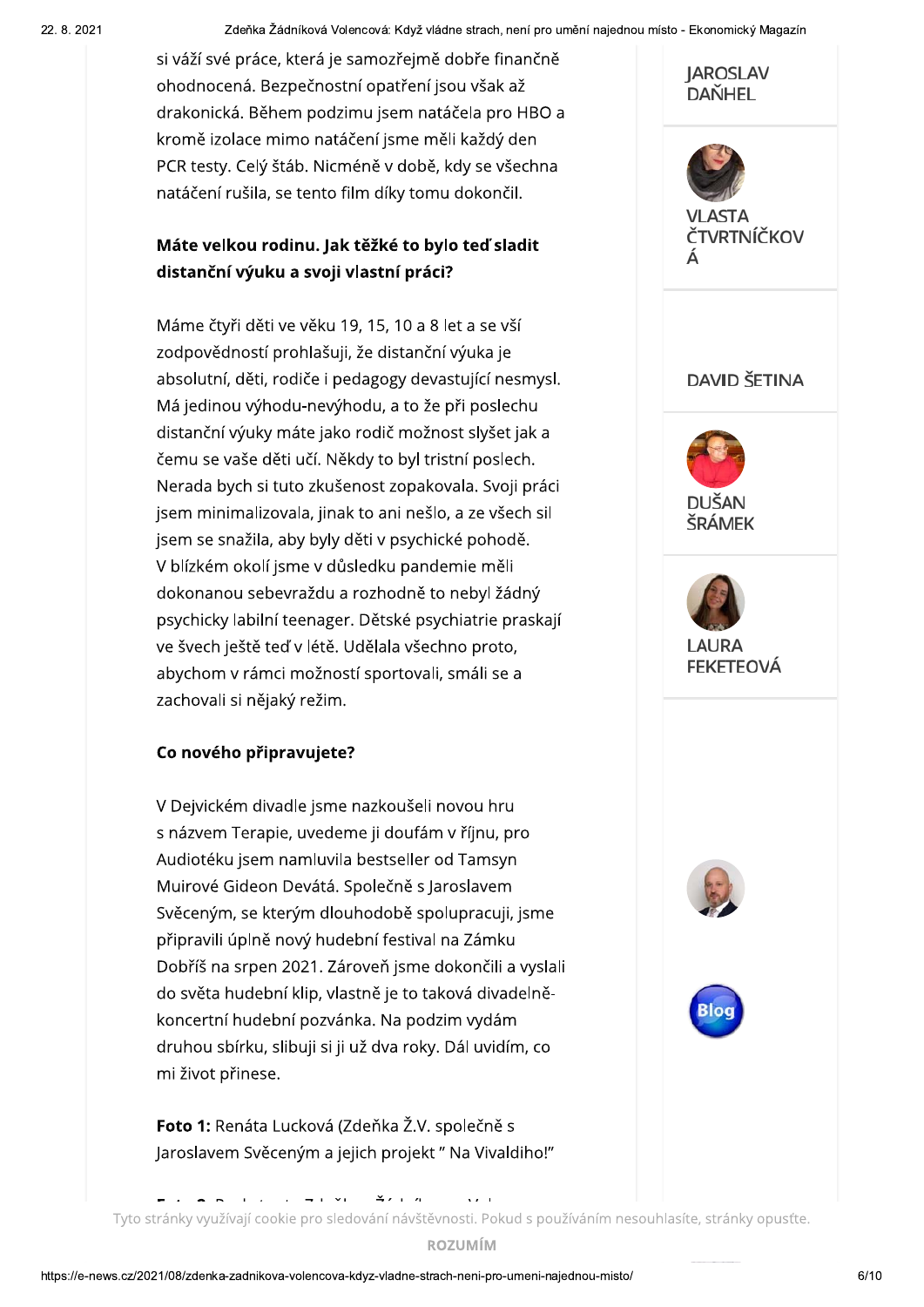Zdeňka Žádníková Volencová: Když vládne strach, není pro umění najednou místo - Ekonomický Magazín



Tyto stránky využívají cookie pro sledování návštěvnosti. Pokud s používáním nesouhlasíte, stránky opusťte.

ROZUMÍM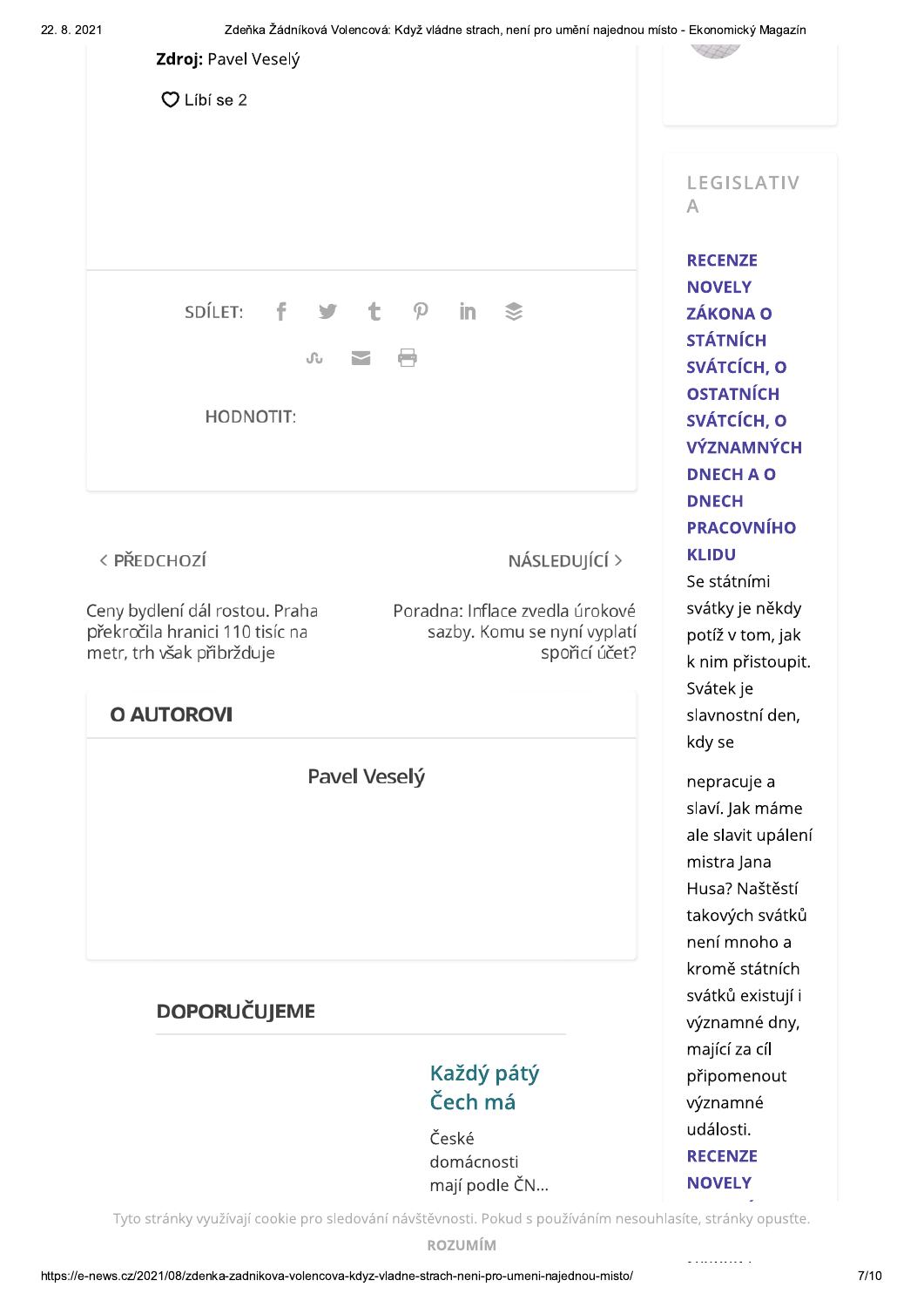# lana Prokopová:

Od dubna 2021 je ředitelkou pronájmů a...

# **Kontrola** převodních

Ministerstvo financí na svých webových...

# Spekulanti dál investují

V posledním dubnovém týdnu, kdy...

# Hypotéka bez doložení

Získat hypotéku bez toho, aniž byste dokládal...

# **Jirousek**  $(\check{C}AK)$ :

Novela zákona o ochraně veřejného...

phonone projevu je jednou z nejdůležitějšíc h svobod, a proto jsou všechny útoky na ni právem považovány za útok na celou demokratickou společnost. Svoboda projevu ovšem nepatří mezi neomezitelná práva. **RECENZE NOVELY INSOLVENČNÍH** O ZÁKONA S problémem dluhů se lidstvo setkává už od úsvitu dějin, respektive od chvíle, kdy byly vynalezeny peníze. Stejně starý jako dluh, je i zvyk dluhy odpouštět. Mezopotámští panovníci doby bronzové tak údajně činili při nástupu na trůn, v době neúrody

O NÁS

nebo války.

 $\mathcal{S}$ 

Tyto stránky využívají cookie pro sledování návštěvnosti. Pokud s používáním nesouhlasíte, stránky opusťte.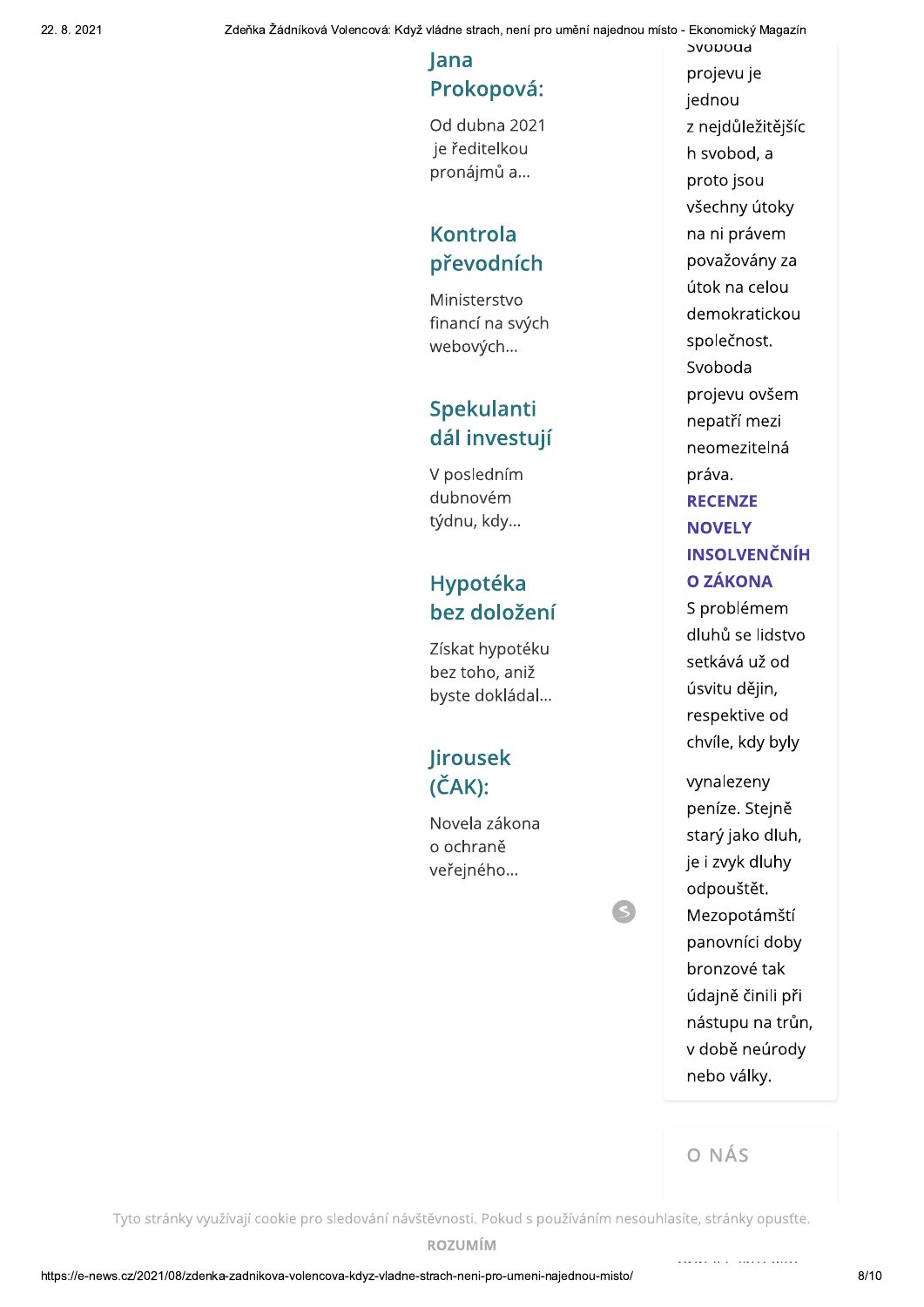ka Žádníková Volencová: Když vládne strach, není pro umění najednou místo - Ekonomický Magazín<br>|priridsi aktuality<br>|zejména z oblasti<br>|bankovnictví,<br>|pojišťovnictví<br>|a investic zejména z oblasti bankovnictví, pojišťovnictví a investic. Věnujeme se také inovacím a rozvíjejícím se novým oblastem podnikání.

> Otevíráme i fórum pro názory expertů, chceme Vám poskytovat co nejrozmanitější a neotřelé pohledy na ekonomické

události. Pokud budete chtít přispívat do debaty svými názory, neváhejte kontaktovat redakci.

## KONTAKTY

#### Vydavatel

Gibbs&Co., s.r.o. IČO 03703754 Na příkopě 859/22 110 00 Praha 1, Nové Město

#### Redakce

<L56D<

redakce@ekonom ickymagazin.cz namety@ekonomi ckymagazin.cz Na příkopě 859/22 110 00 Praha 1,

Tyto stránky využívají cookie pro sledování návštěvnosti. Pokud s používáním nesouhlasíte, stránky opusťte.